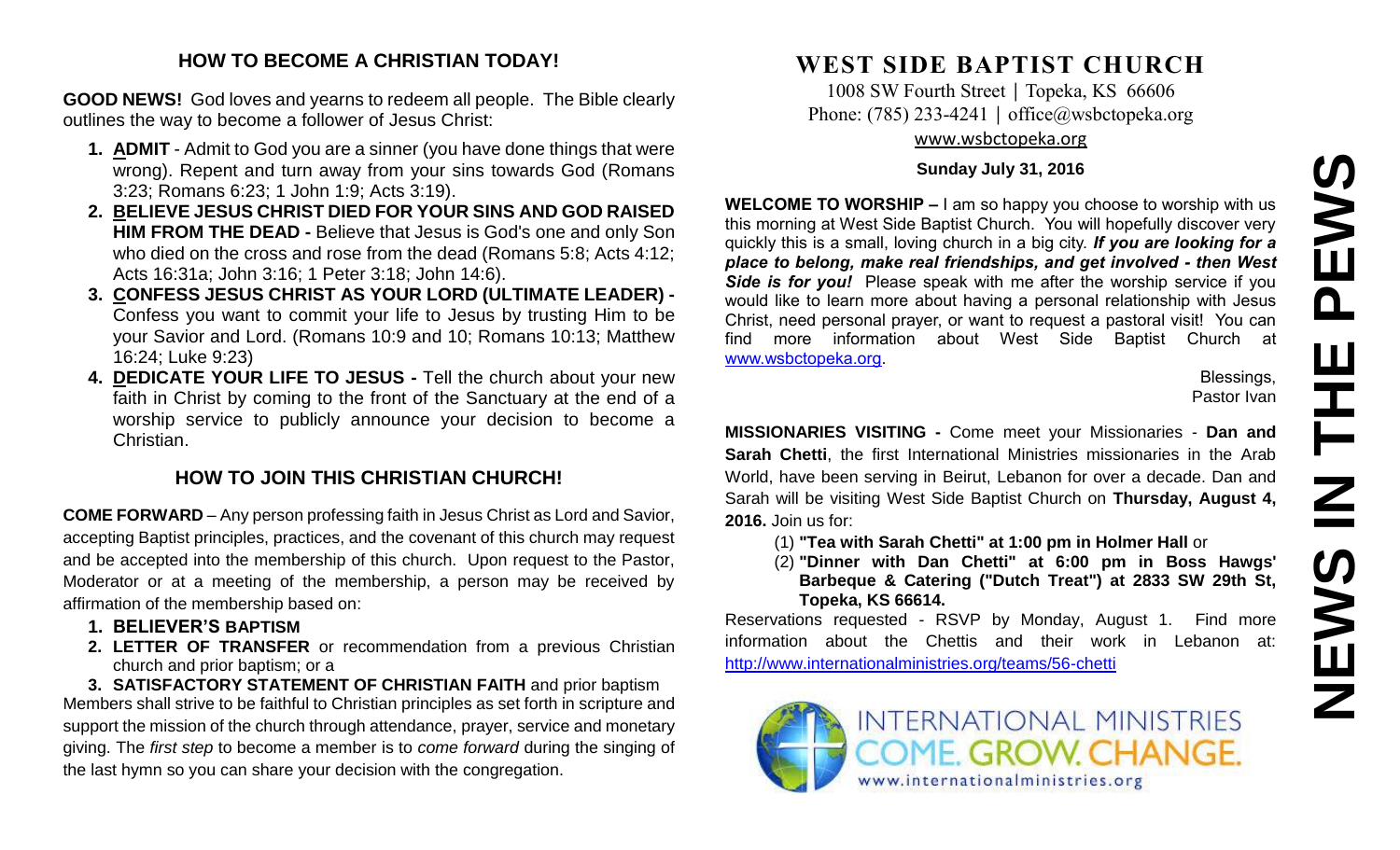#### **AMAZONSMILE -** Shop on AmazonSmile (https://smile.amazon.com) Select



"West Side Baptist Church Topeka Kansas" as your charity of choice, and Amazon donates 0.5% of the price of your eligible AmazonSmile purchases to the church. Support West Side Baptist Church by starting

your shopping at smile.amazon.com.

#### **DILLONS COMMUNITY REWARDS - DILLONS**

**COMMUNITY REWARDS -** West Side Baptist Church (**#63996**) is now enrolled in **the Dillons Community Rewards program.** If you shop at **Dillons for your groceries, you can select West Community Rewards** Side



Baptist Church to receive a small donation from Dillons based on the dollars you spend. **Five households who shopped at Dillons between 4-1-2016 and 6-30-2016 (Cycle 2016, Qtr 2) have contributed to our \$26.83 total donation. Thank you. See Brice or Pastor for help.**

**CHOIR REHEARSALS FOR WORSHIP IN THE PARK** – The annual, ecumenical worship service in Gage Park will be on **Sunday, September 18 this year**. The churches – Central Congregational Church, Gage Park Baptist Church, Potwin Presbyterian, and West Side Christian Church - are joining their choirs to provide special music throughout the service.

Due to the number of songs they are to learn, we will be rehearsing together throughout the summer. We are hopeful that choir members from all the churches will be able to attend many of the rehearsals shown below.

- Wed, August 24: 6:00 8:00 pm
- Sat, August 27:  $1:30 3:30$  pm
- Wed, August 31: 6:00 8:00 pm
- Wed, September 7:  $7:00 8:30$  pm
- Wed, September 14: 7:00 8:30
- Sat, September 17: 1:30 3:30



**NEW NURSERY WORKER** – Help the staff welcome our newest member, **Nursery Supervisor, Tondra Herrington**. Tondra has extensive experience as a child care worker in Topeka. She will work with Trena Ansell and other volunteers on Sundays, Wednesdays, and other scheduled times to care for children in the nursery. Please stop by the nursery to welcome her to West Side Baptist Church.

**NEWSLETTER** – **PICK UP a copy of the August "The Witness" newsletter.** Articles and updates for the **September** newsletter are due on **Wednesday, August 24 at 12:00 noon**. Send articles, news, testimonials, poetry, etc. to Lynda Cokeley at [office@wsbctopeka.org.](mailto:office@wsbctopeka.org) "The Witness" calendar and newsletter will be printed for distribution on Sunday, July 31.



**PACK THE BACKPACKS** - Again this year, the Outreach Ministry will collect



school supplies and purchase backpacks for kids at Meadows School. We will have a list of items in need on the bulletin board outside the office. We also will be collecting mittens and gloves as well. Place your donations on or under the Christmas

Tree in the sanctuary. See Mark Calloway for details.

**PASTOR ON VACATION –** Pastor Ivan will be on vacation starting Friday, August 5 thru Thursday, August 11. There will be a guest speaker on Sunday, August 7. The Lord's Supper (i.e., Communion) will be served on the Second Sunday (August 14). Please call the Church Office or Brice Smith during an emergency or to request hospital visits.

**RECORDINGS** - Our worship service is audio recorded. Contact the Church Office if you would like a DVD or CD of today's service or a service you missed.

**RIDE TO CHURCH** - If you need transportation to / from a worship service or another church-related activity, please call the Church Office at (785) 233-

4241 during office hours (Tuesday thru Friday, 8:00 a.m. to 4:30 p.m.). Volunteers are needed to ride along with our driver to pick-up children for Church. See Pastor Ivan with questions, or if you would like to volunteer.

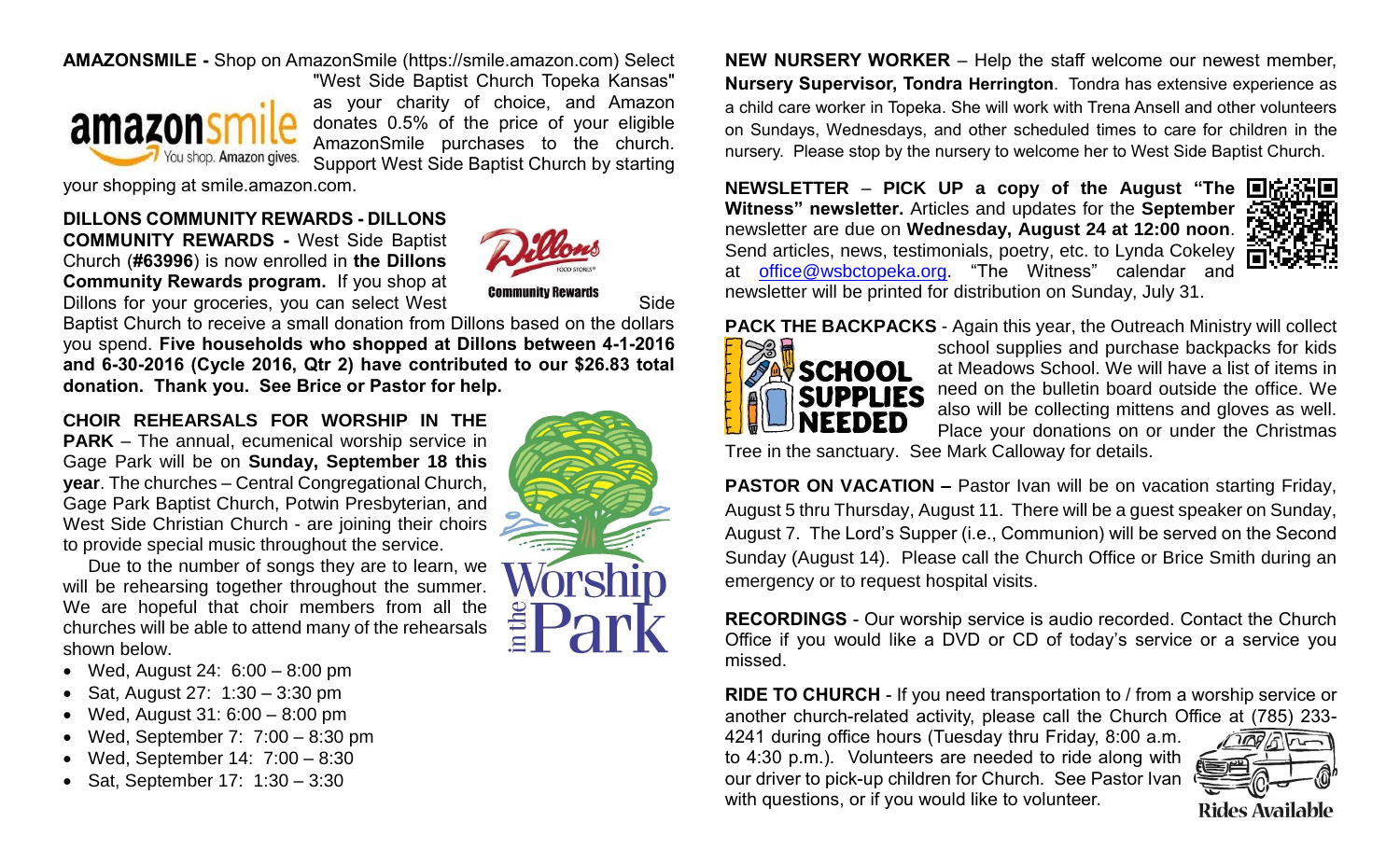**TECHNOLOGY COMMITTEE -** The Technology Committee is working on recording and uploading the message given each Sunday. Very soon we'll have a link on our web site (wsbctopeka.org) where they will be available for viewing. See Brice Smith, moderator, for details.

**YOUTH CAMPING TRIP** – The TACOS Youth Group will be making a Camping Trip to Perry Lake on **Friday, August 12 thru Sunday, August 14, 2016.** The Youth will meet at the church on



Friday August 12th at 5:00 pm to load the van and we will leave at 5:30 pm. We will plan on returning to the church at noon on Sunday. (We will have an early morning service on Sunday at the Campsite) We will prepare meals together as a group. If you would like additional snacks you may do so. If you have special diet requirements, please let us know in advance and we will try to accommodate them. See flier for more details and packing list. Contact Mark Calloway if you plan to attend this event. See Mark Calloway for details.

**YOUTH GROUP NAME – T.A.C.O.S. –** The Youth Group has chosen a new name: **T.A.C.O.S.** which stands for **"Teens at Church on Sundays."** Mark Calloway has helped the T.A.C.O.S. Youth Group design a new logo. New T-shirts will be ordered, soon. Watch for more news from these young leaders.



**ABCUSA 2017 BIENNIAL – Save the Date!** Go with the Greuter family to



the American Baptist Churches Biennial Mission Summit in Portland, Oregon, next year - June 30 to July 2, 2017. A number of exciting events occur before and after the official Mission Summit dates - so plan to come for the full event! www.americanbaptists2017.com



**A CALL TO PRAYER** - A Call to Prayer has been issued to all American Baptists by the American Baptist Churches USA (ABCUSA) National Executive Council:

In this painful summer, we call American Baptists to a season of prayer for those who have been affected by senseless acts of violence in cities here and across the world, as well as impacted by natural disasters. While we grieve the loss of life and livelihood for those directly affected, all brothers and sisters in Christ share the burden of helping, healing, and finding hope. We encourage American Baptists to set aside time to pray for God's mercy to prevail and for each of us to have courage to respond as we are able.

The ABCUSA Executive Council includes:

- Susan Gillies, Interim General Secretary of ABCUSA
- Jeffrey Haggray, Executive Director of ABC Home Mission Societies,
- Virginia Holmstrom, Executive Director of AB Women's Ministries
- Reid Trulson, Executive Director of International Ministries
- Louis Barbarin, Chief Executive Officer of MMBB Financial Services.



American Baptist Churches USA is one of the most diverse Christian denominations today, with over 5,200 local congregations comprised of 1.3 million members, across the United States and Puerto Rico, all engaged in God's mission around the world.